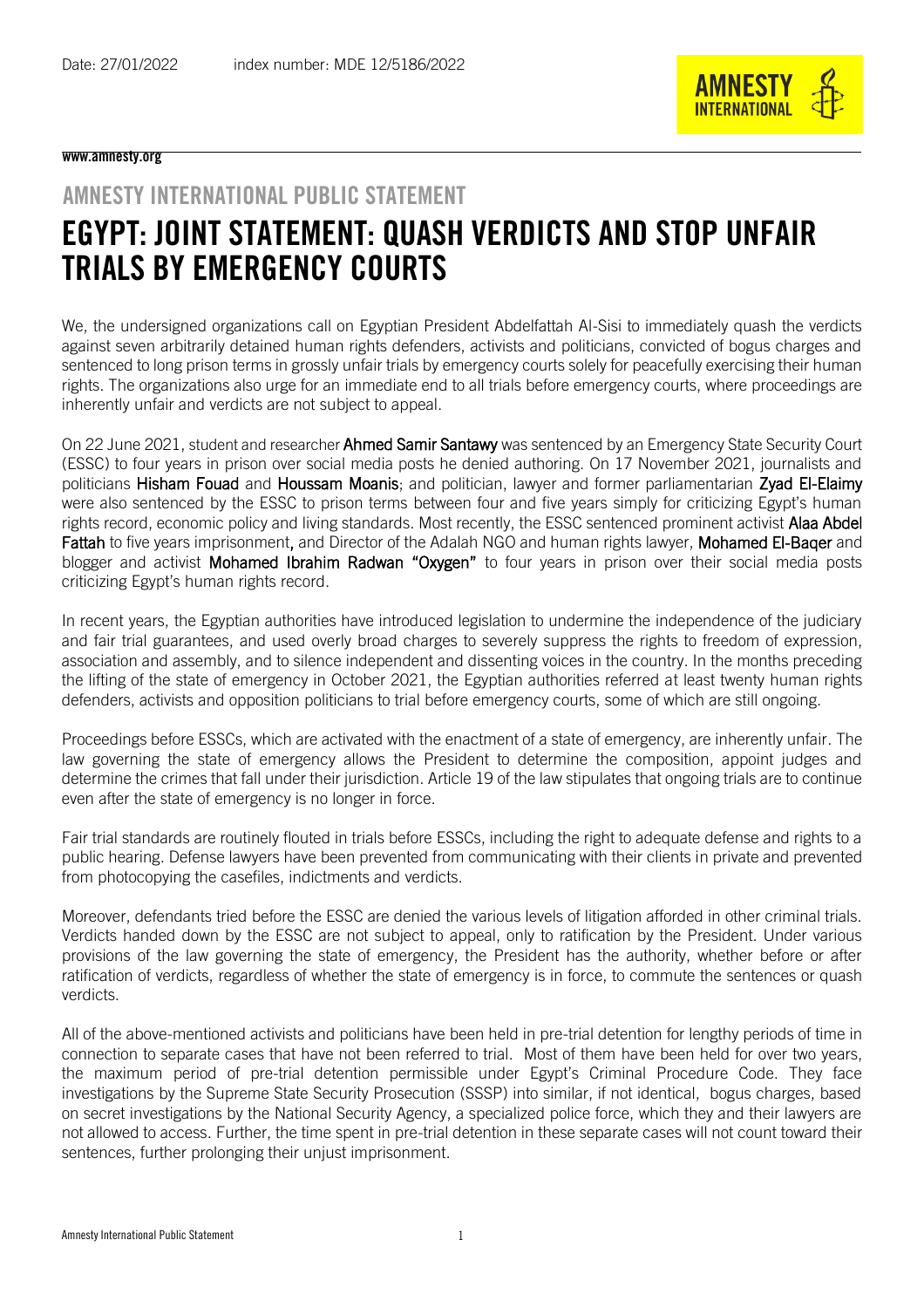All of the aforementioned individuals have been subjected to ill-treatment and are held in conditions of detention that violate the absolute prohibition of torture, and other ill-treatment in violation of Egypt's constitution and domestic legislation, as well as its obligations under the International Covenant on Civil and Political Rights and the Convention against Torture and Other Cruel, Inhuman or Degrading Treatment or Punishment, to which the country is a state party.

Thus, we, the undersigned organizations, call on President Abdelfattah Al-Sisi to immediately quash the unjust verdicts issued against Ahmed Samir Santawy, Hisham Fouad, Houssam Moanis, Zyad El-Elaimy, Alaa Abdel Fattah, Mohamed El-Baqer and Mohamed Ibrahim Radwan "Oxygen." We call on the Egyptian authorities to immediately and unconditionally release them, drop all charges against them and provide them with comprehensive and adequate reparations for the arbitrary deprivation of their liberty and other harm suffered. Further, we call on the Egyptian authorities to bring an immediate end to the ongoing trials against human rights defenders and political activists whose cases were referred to emergency courts prior to the lifting of the state of emergency.

## Signed:

ACAT BELGIUM ACAT Germany (Action by Christians for the Abolition of Torture) ACAT Spain-Catalonia (Action by Christians for the Abolition of Torture) Al-Karama for Rights and Freedoms Amnesty International Asociación Pro Derechos Humanos de España (APDHE) Association Fanni Raghman Anni Association for Freedom of Thought and Expression (AFTE) Association for the promotion of the right to difference Association Marocaine des Droits Humains Association UMDPL (Ukraine) Bahrain Center Aganist Torture (B.CAT) Center for Reproductive Rights Center for Social Action Rehabilitation and Rehabilitation for Victims of Torture, War and Violence Citizen Dancers, South **CIVICUS** CNCD-11.11.11 Committee for Justice (CFJ) DAMJ, Tunisian Association for Justice and Equality DefendDefenders (East and Horn of Africa Human Rights Defenders Project) Egyptian Commission for Rights and Freedoms Egyptian Front for Human Rights (EFHR) EuroMed Rights Forum Méditerranéen pour la mémoire The Freedom Initiative Greek Helsinki Monitor Human Rights Association (IHD) humanrights.ch HuMENA for Human Rights and Civic Engagement International Commission of Jurists International Federation for Human Rights (FIDH) International Service for Human Rights (ISHR) Justice and Rehabilitation Organization